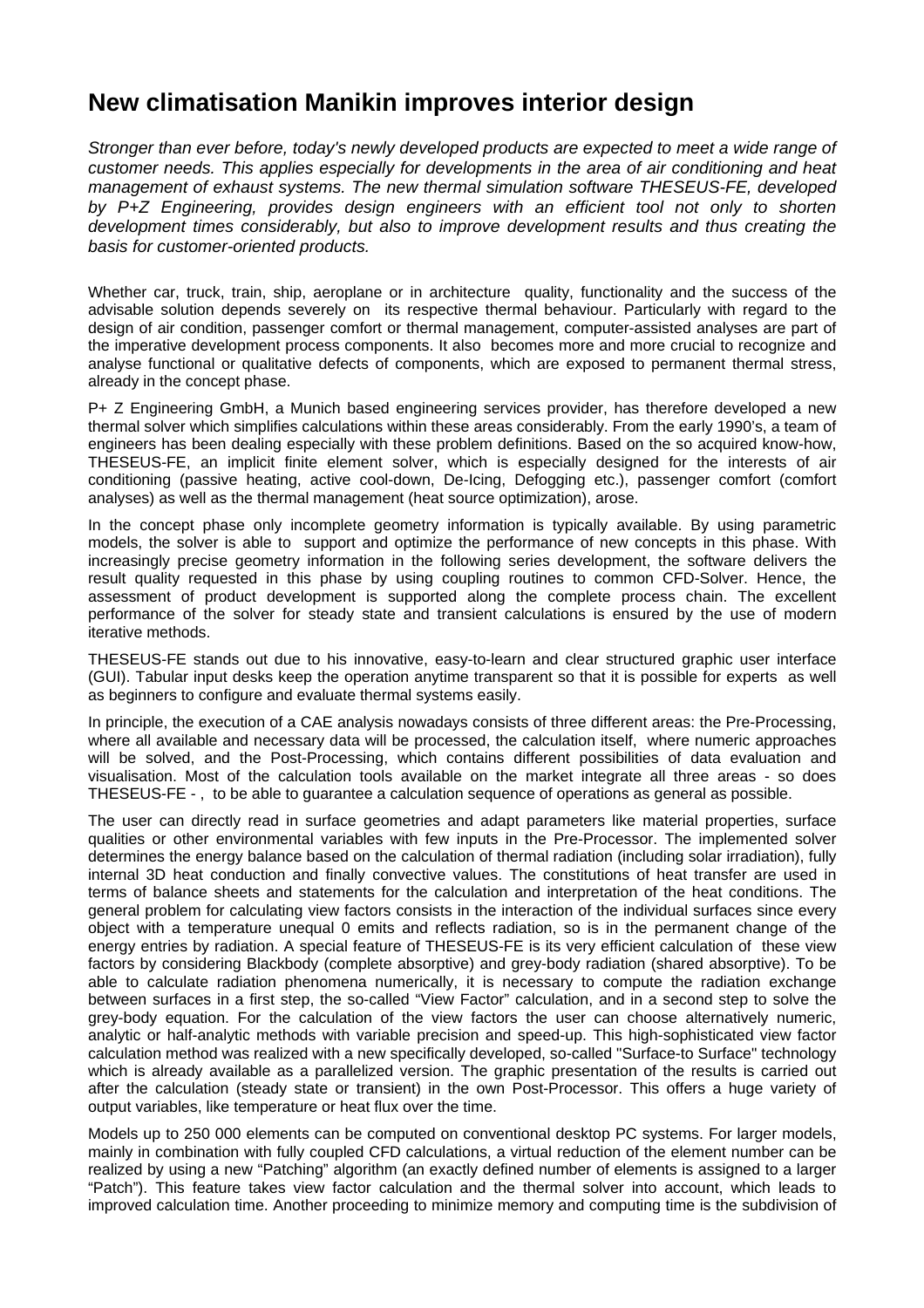the modelled system into cavities, whose radiation exchange is decoupled: a modelled system with several small cavities needs considerably less memory and computing time than a single one! The programme therefore provides convenient results considerably faster than comparable solver. The used method is element-based which means that the 3D models will be described by using surface grids only at the moment, preferably with triangles or quads. Volume elements aren't supported yet, but will be available in the near future.

Another outstanding feature is the new implemented virtual Manikin. The human body itself causes a variety of boundary conditions, changing continuously by different activities. We, for example, sweat if we feel too hot or shiver if we feel cold. On the other hand the humidity conditions are permanently influenced by our breathing within our immediate surroundings. It comes along, that any human being represents a "heat source" of it's own, depending on it's activity and clothing. In average, the human body produces between 60 Watts (relaxed sitting) and 500 Watts (wood cutting) performance itself and this continues further into the environment e.g. as thermal radiation again. All these complex conditions influence a meaningful comfort assessment. In the past, only stationary global comfort indices have been used to predict thermal comfort (i.e. Fanger or Hsu). With THESEUS-FR and for the first time, full transient local comfort assessment of passengers will now be possible considering the complete metabolic heat balance including blood circulation, sweating, trembling, air humidity by breathing, heat performance of it's own as well as all the other complex environmental parameters described above. This will be realized by implementing the DTS model (Dynamic Thermal Sensation) based on Fiala (1). The number of used virtual Manikin within the model to be examined (for example 4 in a standard passenger car, 60 in an aeroplane prototype) is only limited by the complete element number and used resources.

Calculations of exhaust systems and heat shield design are preferential application areas of the CAE tool in the area of "underhood thermal management (UTM)". In combination with CFD calculations, radiation exchange, heat conduction and convective values for inner and outer airflow can be evaluated integrally, saving time and money. Also, for the component optimization, for example for choosing temperature constant materials for heat shields, instrument panels or interior trims, THESEUS-FE is applied.

For the calculation, the user simply imports a Nastran file which contains the geometry information of the model and starts to setup the model by assigning material properties and other boundary conditions. THESEUS-FE contains a database with the most important materials from the automotive industry which can be enlarged arbitrarily. If the model is completely defined in the Pre-Processor, the calculation can be started, but not before the programme has subjected the model successfully to an entrance test. If wrong or not suitable parameters were set, a warning appears displaying an error message. Only if all errors in the system are removed, the calculation starts. This ensures that no unnecessary and time intensive calculations are done, whose results will be faulty.

The view factor calculations necessary for the thermal analysis can immediately be started after reading in the geometry, if no cavities are being used. So the view factor matrix can be build parallel to the further preparation of the model for the thermal simulation in the Pre-Processor. The essential needed view factor results are therefore available fundamentally earlier, too. After starting the thermal solver, the complete system will move into an energetic balance by using the previous computed view factors. For a steady state calculation this runs quite rapidly. For a complete, time-dependent air conditioning calculation the thermal balance must be charged for every time step anew, what leads to enlarge calculation times inevitably/compelled. The calculation is ended if either the predefined iteration steps are reached or the system is balanced out completely.

The user has different options to view and evaluate calculation results in the integrated post processor. With the help of coloured scales the user is able to represent the respectively desired variables graphically. Of course, the user can also print the requested results as representing (representative?) 2D plots or 3D screenshots or can export result data to be used for other commercial Post-Processors. Next to the new implemented DTS model for local comfort studies the long-standing standard global comfort indices like PMV (2) (Fanger, ISO7730), PPD, ET and HSU (3), can be evaluated in the Post-Processor, too.